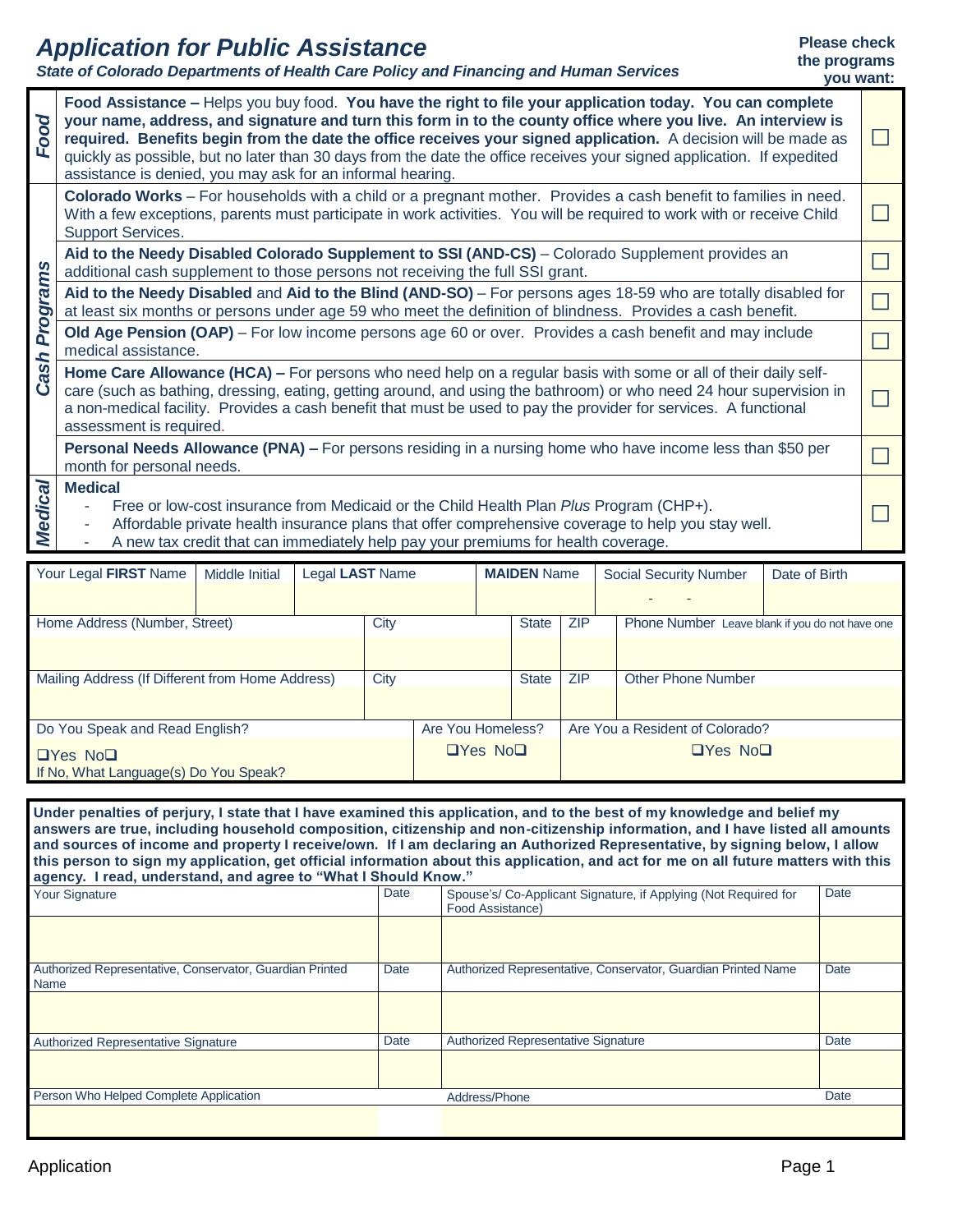#### **We can send links that allow you to view electronic notices about your case. You may choose more than one option, but if you do not choose, you will receive paper notices by standard mail. Would you prefer?**

Paper notices An e-mail with a link to view my notices sent to: \_\_\_\_\_\_\_\_\_\_\_\_\_\_\_\_\_\_@\_\_\_\_\_\_\_\_\_\_\_\_\_\_\_\_\_\_\_\_\_  $\Box$ 

**Instructions:** List **EVERYONE LIVING IN YOUR HOME**, Even if You Are Not Applying for Them. Use More Paper if Necessary.  **If you are a non-citizen who has a SPONSOR, list the Sponsor's information here, including their SSN.**

| <b>Relation</b><br>to You | Legal Name (First, Middle, Last) | <b>Birth Date</b><br>(MM/DD/YY)<br>and Birth | *Male/<br>Female | <b>Does This</b><br><b>Person Want</b> | *Married,<br>Single,<br>Divorced, | <b>Optional for People Not Applying.</b> This is voluntary for<br>food assistance and health coverage. Race information is<br>optional, will not affect eligibility, and is to ensure that benefits<br>Separated, are provided regardless of race/color/national origin. |         |                                                      |  |
|---------------------------|----------------------------------|----------------------------------------------|------------------|----------------------------------------|-----------------------------------|--------------------------------------------------------------------------------------------------------------------------------------------------------------------------------------------------------------------------------------------------------------------------|---------|------------------------------------------------------|--|
|                           |                                  | <b>State</b>                                 | (M/F)            | <b>Benefits?</b>                       | Widowed                           | Social Security Number<br>$(SSN)$ **                                                                                                                                                                                                                                     | Race*** | <b>US</b><br><b>Citizen or</b><br><b>US National</b> |  |
| Self                      | My Name is on Page 1             | My Birth Date<br>is on Page 1<br>*State:     |                  | $\Box$ Yes $\Box$ No                   |                                   | My SSN is on Page 1                                                                                                                                                                                                                                                      |         | $\Box$ Yes<br>$\square$ No                           |  |
| Person <sub>2</sub>       |                                  | *State:                                      |                  | $\Box$ Yes $\Box$ No                   |                                   |                                                                                                                                                                                                                                                                          |         | $\Box$ Yes<br>$\square$ No                           |  |
| Person 3                  |                                  | *State:                                      |                  | $\Box$ Yes $\Box$ No                   |                                   |                                                                                                                                                                                                                                                                          |         | $\Box$ Yes<br>$\square$ No                           |  |
| Person 4                  |                                  | *State:                                      |                  | $\Box$ Yes $\Box$ No                   |                                   |                                                                                                                                                                                                                                                                          |         | $\Box$ Yes<br>$\square$ No                           |  |
| Person 5                  |                                  | *State:                                      |                  | $\Box$ Yes $\Box$ No                   |                                   |                                                                                                                                                                                                                                                                          |         | $\Box$ Yes<br>$\square$ No                           |  |

\*Optional for Food Assistance

\*\*For programs other than Food Assistance and health coverage, you must give your SSN if you are applying. You don't have to give it if you are not applying but if you do, it may speed up the application process. We use SSNs to check income and other information to see who's eligible for help with health coverage costs. If someone wants help getting an SSN, call 1-800-772-1213 or visit socialsecurity.gov. TTY users should call 1-800-325-0778. \*\*\* *Race options include: Asian –A; Hispanic/Latino – H; American Indian/Alaskan Native - AI; White – W; Native Hawaiian/Pacific Islander- NH; Black/African American. – B; Other – O.*

| Do Any of the Children Living in the<br>Home Have a Parent Living Outside the<br>Home? |         | $\Box$ Yes<br>$\overline{\square}$ No | If Yes, Have You Tried to Get Medical Support from the<br>Child's Parent Living Outside the Home? | ⊔Yes<br><b>TNO</b> |                                          |  |
|----------------------------------------------------------------------------------------|---------|---------------------------------------|---------------------------------------------------------------------------------------------------|--------------------|------------------------------------------|--|
| Name of Parent                                                                         | Address |                                       | <b>Phone</b>                                                                                      | For Which Child I  | <b>Other Information You Can Provide</b> |  |
|                                                                                        |         |                                       |                                                                                                   |                    |                                          |  |
|                                                                                        |         |                                       |                                                                                                   |                    |                                          |  |
|                                                                                        |         |                                       |                                                                                                   |                    |                                          |  |

| Including Yourself, How Many People in<br>Your Home Do You Buy and Prepare<br>Food for?                 |  |     |  | Costs?                                                                                                                                                                                                                                                                                                                                                                                  | Do You Pay Any Heating or Cooling |        |           |                                           | Did You Receive LEAP Last Year at<br><b>Your Current Address?</b> |              |
|---------------------------------------------------------------------------------------------------------|--|-----|--|-----------------------------------------------------------------------------------------------------------------------------------------------------------------------------------------------------------------------------------------------------------------------------------------------------------------------------------------------------------------------------------------|-----------------------------------|--------|-----------|-------------------------------------------|-------------------------------------------------------------------|--------------|
|                                                                                                         |  |     |  | $\Box$ Yes $\$\$                                                                                                                                                                                                                                                                                                                                                                        |                                   | /month | $\Box$ No | $\Box$ Yes                                | $\Box$ No                                                         |              |
| Total Money My Household Expects to                                                                     |  | \$  |  |                                                                                                                                                                                                                                                                                                                                                                                         | Do You Pay for Electricity?       |        |           |                                           | Do You Pay for Phone Service?                                     |              |
| Get This Month (Before Deductions).                                                                     |  |     |  | $\Box$ Yes $\$\$                                                                                                                                                                                                                                                                                                                                                                        |                                   | /month | $\Box$ No | $\Box$ Yes \$                             | /month                                                            | $\square$ No |
| If You Are Supposed to Pay Rent or                                                                      |  | \$. |  |                                                                                                                                                                                                                                                                                                                                                                                         | Do You Pay for Water?             |        |           | Do You Pay for Sewer?                     |                                                                   |              |
| Mortgage, Write the Amount.                                                                             |  |     |  |                                                                                                                                                                                                                                                                                                                                                                                         | $\Box$ Yes \$                     | /month | $\Box$ No | $\Box$ Yes \$                             | /month                                                            | $\square$ No |
| Total Cash on Hand and Money in Your                                                                    |  | \$  |  | Do You Pay for Garbage Service?<br>Other Utility Expenses.                                                                                                                                                                                                                                                                                                                              |                                   |        |           |                                           |                                                                   |              |
| Checking/Savings Accounts.                                                                              |  |     |  | $\Box$ Yes \$                                                                                                                                                                                                                                                                                                                                                                           |                                   | /month | ON⊡       | Type:                                     | Amount: \$                                                        | /month       |
| Is Anyone in the Home a Migrant or Seasonal Farm Worker?                                                |  |     |  |                                                                                                                                                                                                                                                                                                                                                                                         | $\Box$ Yes No $\Box$              |        |           | Home Insurance/Property Taxes/HOA Fees \$ |                                                                   |              |
| Did Anyone in the Home Get<br>Benefits in Another State in the<br>$\Box$ Yes No $\Box$<br>Last 30 Days? |  |     |  | You may receive food assistance within 7 days if anyone in the home is a migrant or seasonal<br>farm worker and the household has less than \$100 in cash on hand and in the bank; OR the<br>household has less than \$100 in assets and less than \$150 income per month; OR if your monthly<br>shelter costs are more than your monthly income plus any cash on hand and in the bank. |                                   |        |           |                                           |                                                                   |              |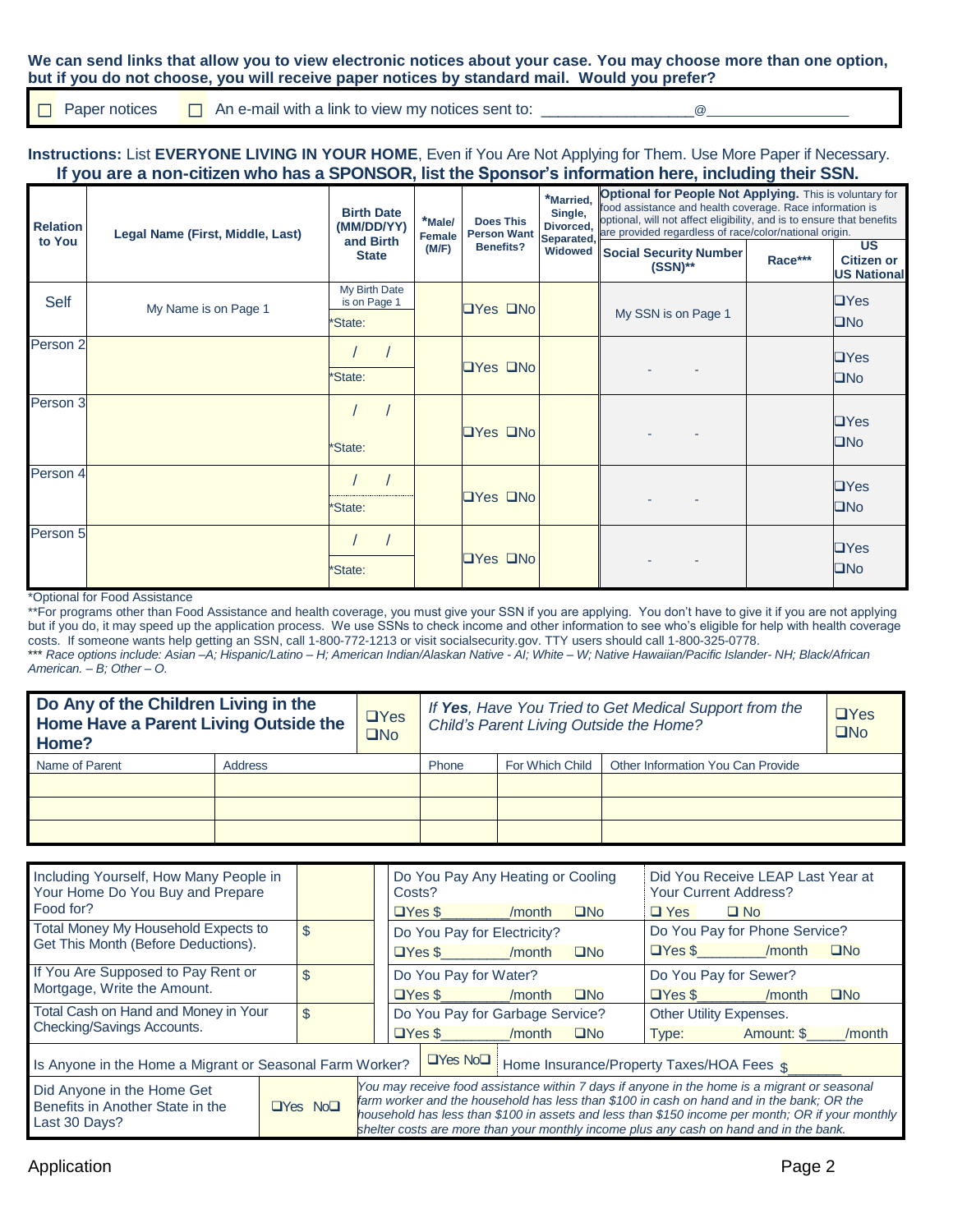| Is Anyone in the Home Pregnant? |  |  |  | $\Box$ Yes No $\Box$  | If yes, please complete below. |                               |  |  |  |
|---------------------------------|--|--|--|-----------------------|--------------------------------|-------------------------------|--|--|--|
| Who is Pregnant?                |  |  |  | What is the Due Date? |                                | How Many Babies Are Expected? |  |  |  |
| List the Name of the Father.    |  |  |  |                       |                                |                               |  |  |  |

| Does Anyone in Your Home Have a<br><b>Disability?</b> If Yes, Please List the Name Below.                              | $\Box$ Yes No $\Box$ | If Yes, Does This Person Need Help with Self-Care Activities?<br>(Such as Bathing, Dressing, Eating, Using the Bathroom) |
|------------------------------------------------------------------------------------------------------------------------|----------------------|--------------------------------------------------------------------------------------------------------------------------|
| Who?                                                                                                                   |                      | $\Box$ Yes No $\Box$                                                                                                     |
| Who?                                                                                                                   |                      | $\Box$ Yes No $\Box$                                                                                                     |
| Does anyone have a medical or developmental condition that has lasted, or is<br>expected to last, more than 12 months? |                      | $\Box$ Yes No $\Box$<br>If yes, who?                                                                                     |

| Have You or Anyone in the Home Applied for Supplemental<br>Security Income (SSI) or Other Social Security Benefits? |                                                              | If yes, please complete below. |                        |  |  |                              |  |                                   |                                    |
|---------------------------------------------------------------------------------------------------------------------|--------------------------------------------------------------|--------------------------------|------------------------|--|--|------------------------------|--|-----------------------------------|------------------------------------|
| Who                                                                                                                 | What<br>program?                                             | $\Box$ SSI                     | Date of<br>Application |  |  | Application<br><b>Status</b> |  | $D$ Pending<br><b>ODenied</b>     | Approved $\Box$<br>Appealed $\Box$ |
| Who                                                                                                                 | What<br>program?                                             | $\Box$ SSI                     | Date of<br>Application |  |  | Application<br><b>Status</b> |  | $D$ Pending<br><b>ODenied</b>     | Approved $\Box$<br>Appealed $\Box$ |
|                                                                                                                     | If No, has anyone who is disabled ever received SSI or SSDI? |                                |                        |  |  |                              |  | If yes, when did SSI or SSDI end? |                                    |

| Is Anyone Who is Applying for<br><b>Benefits a Non-Citizen?</b> |                              |  | $\Box$ Yes<br>$\Box$ No | If yes, please include a copy of the front and back of your U.S. Citizenship and<br>Immigration Services' card and complete below.<br>If you have a sponsor, please provide that information. |                      |  |                                                                                              |                      |
|-----------------------------------------------------------------|------------------------------|--|-------------------------|-----------------------------------------------------------------------------------------------------------------------------------------------------------------------------------------------|----------------------|--|----------------------------------------------------------------------------------------------|----------------------|
| Name of Non-<br><b>Citizen</b>                                  |                              |  | Sponsor(s)' SSN, Name,  |                                                                                                                                                                                               |                      |  |                                                                                              |                      |
| Alien Number                                                    |                              |  |                         | Address, Phone Number                                                                                                                                                                         |                      |  |                                                                                              |                      |
| Does the Non-Citizen Live with His or Her Sponsor?              |                              |  |                         | $\Box$ Yes No $\Box$                                                                                                                                                                          |                      |  | Does the Non-Citizen Receive Free Room and Board?                                            | $\Box$ Yes No $\Box$ |
| Document Type,<br>such as I-94.                                 |                              |  |                         | Is the non-citizen's spouse or parent a veteran or an active-duty member of the US military?                                                                                                  | $\Box$ Yes No $\Box$ |  |                                                                                              |                      |
|                                                                 | Document<br><b>ID</b> number |  |                         |                                                                                                                                                                                               |                      |  | Has this person lived in the US since 1996?                                                  | $\Box$ Yes No $\Box$ |
| Name of Non-<br><b>Citizen</b><br>Alien Number                  |                              |  |                         | Sponsor(s)' SSN, Name,<br>Address, Phone Number                                                                                                                                               |                      |  |                                                                                              |                      |
| Does the Non-Citizen Live with His or Her Sponsor?              |                              |  |                         | $\Box$ Yes No $\Box$                                                                                                                                                                          |                      |  | Does the Non-Citizen Receive Free Room and Board?                                            | $\Box$ Yes No $\Box$ |
| Document Type,<br>such as I-94.                                 |                              |  |                         |                                                                                                                                                                                               |                      |  | Is the non-citizen's spouse or parent a veteran or an active-duty member of the US military? | $\Box$ Yes No $\Box$ |
|                                                                 | Document ID number           |  |                         |                                                                                                                                                                                               |                      |  | Has this person lived in the US since 1996?                                                  | $\Box$ Yes No $\Box$ |

| Is Anyone in the Home currently in Foster Care or Has Ever Been in<br><b>Foster Care?</b> | $\Box$ Yes No $\Box$ If yes, please complete below. |       |  |  |
|-------------------------------------------------------------------------------------------|-----------------------------------------------------|-------|--|--|
| Who?                                                                                      | Age?                                                | When? |  |  |
| Who?                                                                                      | Age?                                                | When? |  |  |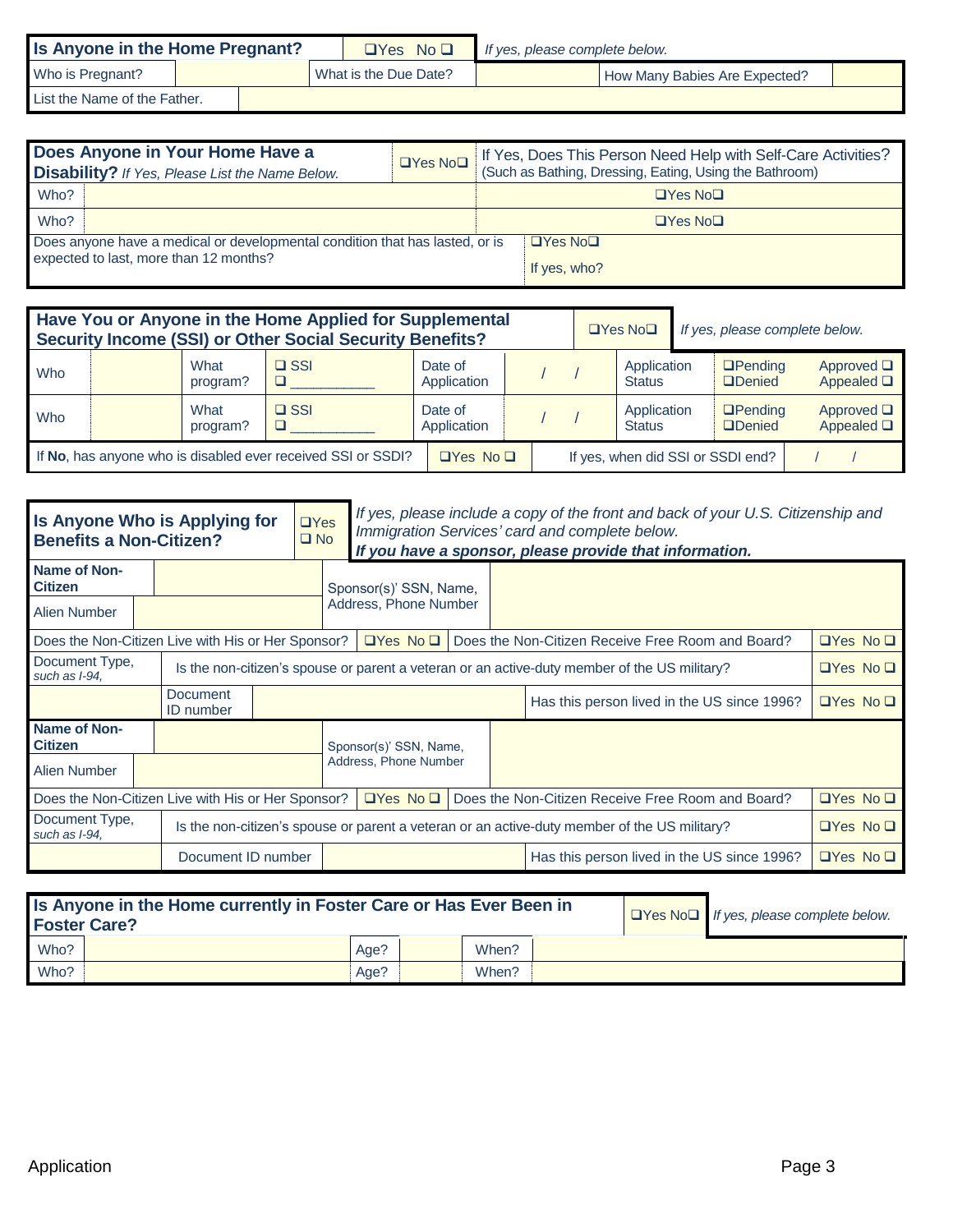# **INCOME Use More Paper if There is Not Enough Room for Your Answers on This Application.**

| <b>Is Anyone Working?</b>                                                                     | $\Box$ Yes<br>$\square$ No | If yes, please include one full month of income (before taxes and deductions) or proof of<br>employment. If you did not provide your Social Security number, please include proof of your<br>employment. |                                                                             |                |  |  |  |  |
|-----------------------------------------------------------------------------------------------|----------------------------|----------------------------------------------------------------------------------------------------------------------------------------------------------------------------------------------------------|-----------------------------------------------------------------------------|----------------|--|--|--|--|
|                                                                                               |                            | <b>INCLUDE</b> Sponsor's income even if the Sponsor lives out of the home.                                                                                                                               | <b>Complete this box if:</b>                                                |                |  |  |  |  |
| <b>CURRENT JOB 1: Name of Person Who is Working:</b>                                          |                            |                                                                                                                                                                                                          | Anyone has a Home Business; or                                              |                |  |  |  |  |
| <b>Employer Name and Phone number</b>                                                         |                            |                                                                                                                                                                                                          | Anyone sells things online on websites                                      |                |  |  |  |  |
|                                                                                               |                            |                                                                                                                                                                                                          | such as eBay or craigslist; or                                              |                |  |  |  |  |
| Monthly Wages/Tips (Before Taxes):                                                            |                            | Average Hours Worked Each Week                                                                                                                                                                           | Anyone is Self-Employed; or if anyone                                       |                |  |  |  |  |
| How Often is This Person Paid?                                                                |                            |                                                                                                                                                                                                          | earns money by babysitting, donating<br>plasma, or selling goods such as    |                |  |  |  |  |
| <b>QHourly</b><br><b>OWeekly</b>                                                              | <b>QEvery 2 weeks</b>      | $\Box$ Twice a month $\Box$ Monthly<br>$\Box$ Yearly                                                                                                                                                     | make-up or kitchenware.                                                     |                |  |  |  |  |
|                                                                                               |                            | $\Box$ Yes No $\Box$<br>Is This Job Considered Temporary and Expected to Last Less than 3 Months?                                                                                                        |                                                                             |                |  |  |  |  |
|                                                                                               |                            |                                                                                                                                                                                                          | Who is Self-Employed?                                                       |                |  |  |  |  |
| <b>CURRENT JOB 2: Name of Person Who is Working:</b>                                          |                            |                                                                                                                                                                                                          | Name of Business                                                            |                |  |  |  |  |
| <b>Employer Name and Phone number</b>                                                         |                            |                                                                                                                                                                                                          | Is Business a Corporation or LLC?                                           | $T$ Yes $T$ No |  |  |  |  |
|                                                                                               |                            |                                                                                                                                                                                                          | Last Month's Gross Income                                                   | $\mathcal{S}$  |  |  |  |  |
| Monthly Wages/Tips (Before Taxes):                                                            |                            | Average Hours Worked Each Week                                                                                                                                                                           | Utilities Paid for Business                                                 | \$             |  |  |  |  |
| How Often is This Person Paid?                                                                |                            |                                                                                                                                                                                                          | <b>Business Taxes Paid</b>                                                  | $\mathfrak{S}$ |  |  |  |  |
| <b>QHourly</b><br>$\square$ Weekly                                                            |                            | □Every 2 weeks □Twice a month □Monthly<br><b>O</b> Yearly                                                                                                                                                | Interest Paid on Business Loans                                             | $\mathbb{S}$   |  |  |  |  |
|                                                                                               |                            | Is This Job Considered Temporary and Expected to Last Less than 3 Months?<br><b>□Yes No</b> □                                                                                                            | <b>Gross Business Labor Costs</b>                                           | $\mathsf{\$}$  |  |  |  |  |
|                                                                                               |                            |                                                                                                                                                                                                          | <b>Cost of Merchandise for Business</b>                                     | $\mathbb{S}$   |  |  |  |  |
| <b>CURRENT JOB 3:</b> Name of Person Who is Working:<br><b>Employer Name and Phone number</b> |                            |                                                                                                                                                                                                          | <b>Other Business Costs: Please</b><br>describe below:                      | $\mathcal{S}$  |  |  |  |  |
|                                                                                               |                            |                                                                                                                                                                                                          |                                                                             | $\sqrt{2}$     |  |  |  |  |
| Monthly Wages/Tips (Before Taxes):                                                            |                            | Average Hours Worked Each Week                                                                                                                                                                           |                                                                             | $\mathsf{\$}$  |  |  |  |  |
| How Often is This Person Paid?                                                                |                            |                                                                                                                                                                                                          |                                                                             | $\mathsf{\$}$  |  |  |  |  |
| <b>QHourly</b><br>$\Box$ Weekly                                                               |                            | $\Box$ Every 2 weeks $\Box$ Twice a month<br><b>O</b> Yearly<br><b>QMonthly</b>                                                                                                                          |                                                                             | $\mathsf{\$}$  |  |  |  |  |
|                                                                                               |                            | Is This Job Considered Temporary and Expected to Last Less than 3 Months?<br>$\Box$ Yes No $\Box$                                                                                                        |                                                                             | $\mathbb{S}$   |  |  |  |  |
|                                                                                               |                            |                                                                                                                                                                                                          |                                                                             | $\mathbb{S}$   |  |  |  |  |
| Complete if Anyone in the Home Is Starting a New Job:                                         |                            |                                                                                                                                                                                                          | Total Income (Net Income)                                                   | $\mathsf{\$}$  |  |  |  |  |
| Name of Person who is going to receive income:                                                |                            |                                                                                                                                                                                                          |                                                                             |                |  |  |  |  |
| <b>Employer Name and Phone number</b>                                                         |                            |                                                                                                                                                                                                          | Signature of Person Who Has This Income.                                    |                |  |  |  |  |
| Date this person will start new job:                                                          |                            |                                                                                                                                                                                                          |                                                                             |                |  |  |  |  |
| Monthly wages/tips (before taxes):                                                            |                            |                                                                                                                                                                                                          |                                                                             |                |  |  |  |  |
| How often will this person be paid?                                                           |                            |                                                                                                                                                                                                          | For Any Other Income, Use More Paper                                        |                |  |  |  |  |
| <b>QHourly</b><br><b>OWeekly</b>                                                              |                            | $\Box$ Every 2 weeks $\Box$ Twice a month<br><b>OYearly</b><br><b>UMonthly</b>                                                                                                                           | if There is Not Enough Room for Your<br><b>Answers on This Application.</b> |                |  |  |  |  |
|                                                                                               |                            | Is This Job Considered Temporary and Expected to Last Less than 3 Months?<br>$\Box$ Yes No $\Box$                                                                                                        |                                                                             |                |  |  |  |  |
|                                                                                               |                            |                                                                                                                                                                                                          |                                                                             |                |  |  |  |  |

| Has Anyone in the Home Quit or Lost a Job in the Past 30 days? |  |         |                                        |                   | $\Box$ Yes No $\Box$ If yes, please complete below. |  |  |  |  |  |
|----------------------------------------------------------------|--|---------|----------------------------------------|-------------------|-----------------------------------------------------|--|--|--|--|--|
| Name of Person Who Quit or Lost a Job:                         |  |         | <b>Employer Name and Phone number:</b> |                   |                                                     |  |  |  |  |  |
|                                                                |  |         |                                        |                   |                                                     |  |  |  |  |  |
| Start and End Date of Job:                                     |  |         |                                        |                   |                                                     |  |  |  |  |  |
| Monthly Wages/Tips (Before Taxes):                             |  |         |                                        |                   |                                                     |  |  |  |  |  |
| Date and Amount of Your Last Paycheck:                         |  |         |                                        |                   |                                                     |  |  |  |  |  |
| How Often Was This Person Paid? <b>QHourly</b>                 |  | JWeekl∨ | <b>LEvery 2 weeks</b>                  | □ □ Twice a month | LMonthiv                                            |  |  |  |  |  |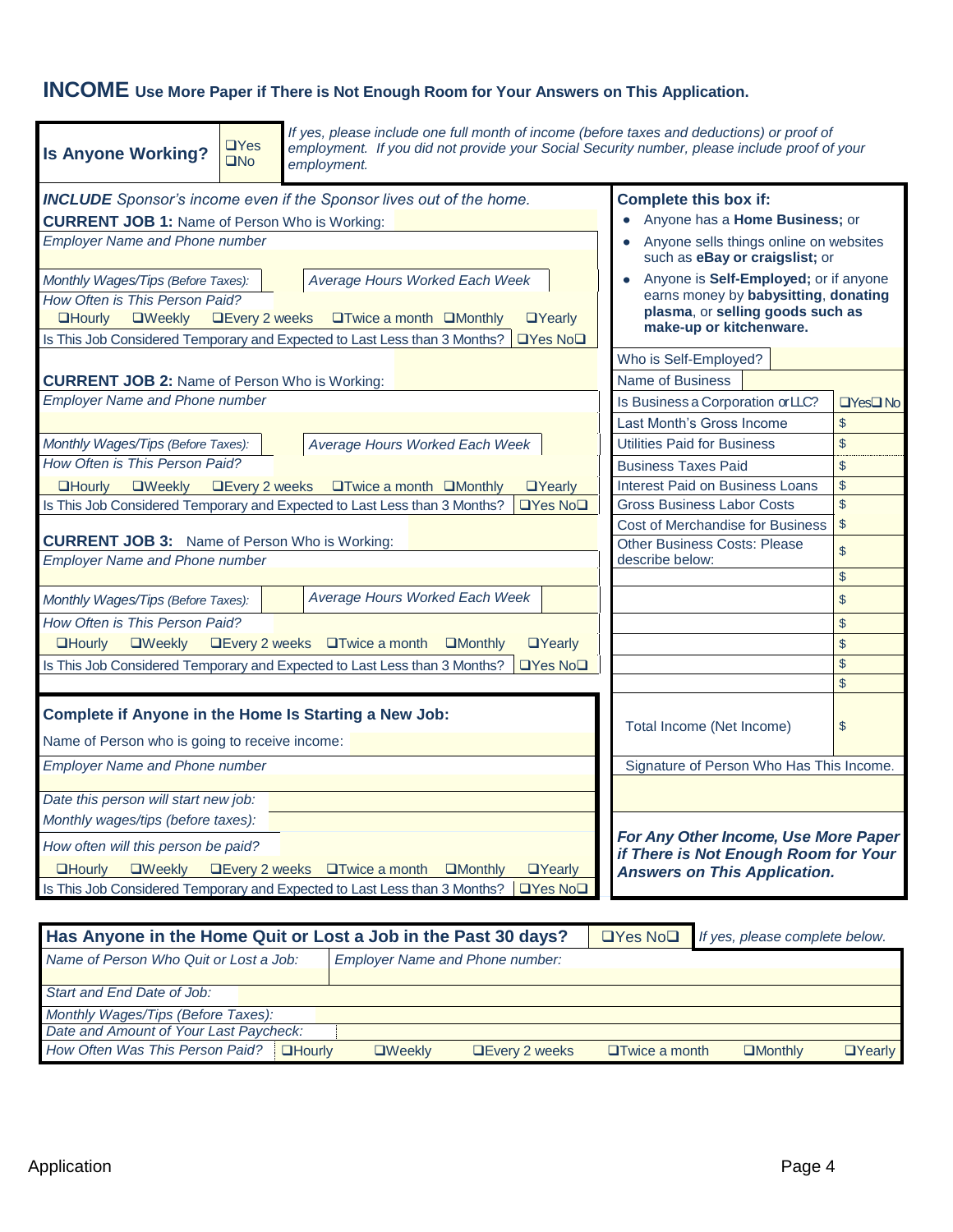| <b>Unemployment Benefits</b>                                                                                                                                                                                                                                                                           |                           | <b>Does Anyone Have Other Income?</b>                 | $\Box$ Yes No $\Box$ |               | If yes, check all that apply and complete below                                                                                                                                                  |                                       |                               |                                                                                          |                          |                                      |
|--------------------------------------------------------------------------------------------------------------------------------------------------------------------------------------------------------------------------------------------------------------------------------------------------------|---------------------------|-------------------------------------------------------|----------------------|---------------|--------------------------------------------------------------------------------------------------------------------------------------------------------------------------------------------------|---------------------------------------|-------------------------------|------------------------------------------------------------------------------------------|--------------------------|--------------------------------------|
| Child Support<br>Retirement/Pension<br>Social Security Benefits                                                                                                                                                                                                                                        | $\Box$ SSI<br>$\Box$ SSDI | Survivor Benefits<br>$\blacksquare$ Veterans Benefits |                      |               | ■ Workers' Compensation ■ Railroad Retirement<br>Veteran Widow<br>Disability Benefits<br>Dividends/Interest<br>$\Box$ Financial Aid<br><b>Alimony</b><br>Loans/Gifts<br><b>Public Assistance</b> |                                       |                               | $\Box$ Rental Income<br>In-Kind Income (working for rent)<br>Other Cash Received Monthly |                          |                                      |
| <b>Person Getting Money</b>                                                                                                                                                                                                                                                                            | Money From                |                                                       | Monthly<br>Amount    |               | <b>Person Getting Money</b>                                                                                                                                                                      |                                       | Money From                    |                                                                                          |                          | Amount                               |
|                                                                                                                                                                                                                                                                                                        |                           |                                                       | $\mathcal{S}$        |               |                                                                                                                                                                                                  |                                       |                               |                                                                                          |                          | \$                                   |
|                                                                                                                                                                                                                                                                                                        |                           |                                                       | $$\mathbb{S}$$       |               |                                                                                                                                                                                                  |                                       |                               |                                                                                          |                          | \$                                   |
|                                                                                                                                                                                                                                                                                                        |                           |                                                       | $\$\$                |               |                                                                                                                                                                                                  |                                       |                               |                                                                                          |                          | \$                                   |
| Has Anyone Who is Applying Received a Lump Sum Payment? (Lawsuit or<br>Insurance Settlement, Social Security, SSI, SSDI, Veterans, Inheritance, Surrender of Annuity, or Life<br>Insurance, Other)                                                                                                     |                           |                                                       |                      |               |                                                                                                                                                                                                  |                                       |                               | $\Box$ Yes No $\Box$                                                                     |                          | If yes, please<br>complete below.    |
| Who                                                                                                                                                                                                                                                                                                    |                           | <b>When Received</b>                                  |                      |               | Type of Lump Sum                                                                                                                                                                                 |                                       |                               | \$                                                                                       | Amount                   |                                      |
| Who                                                                                                                                                                                                                                                                                                    |                           | <b>When Received</b>                                  |                      |               | Type of Lump Sum                                                                                                                                                                                 |                                       |                               |                                                                                          | Amount                   |                                      |
|                                                                                                                                                                                                                                                                                                        |                           |                                                       |                      |               |                                                                                                                                                                                                  |                                       |                               | \$                                                                                       |                          |                                      |
| If yes,<br>Does Anyone Pay Child or Adult Daycare, Student Loan Interest, Child Support, Alimony<br>$\Box$ Yes<br>please<br>(Alimony Does Not Apply to Food Assistance Eligibility), or Medical Expenses (such as Insurance Premiums,<br>$\square$ No<br>Prescription Medicines, or Copays)?<br>below. |                           |                                                       |                      |               |                                                                                                                                                                                                  |                                       |                               | complete                                                                                 |                          |                                      |
| Expense                                                                                                                                                                                                                                                                                                |                           | Who Pays Expense                                      |                      | Who it is for |                                                                                                                                                                                                  |                                       | Their Date of birth           |                                                                                          | <b>Month</b>             | Amount<br>Paid                       |
|                                                                                                                                                                                                                                                                                                        |                           |                                                       |                      |               |                                                                                                                                                                                                  |                                       |                               |                                                                                          |                          |                                      |
|                                                                                                                                                                                                                                                                                                        |                           |                                                       |                      |               |                                                                                                                                                                                                  |                                       |                               |                                                                                          |                          |                                      |
|                                                                                                                                                                                                                                                                                                        |                           |                                                       |                      |               |                                                                                                                                                                                                  |                                       |                               |                                                                                          |                          |                                      |
| Does Anyone in the Home Attend High School, Vocational, Trade School, or College?                                                                                                                                                                                                                      |                           |                                                       |                      |               |                                                                                                                                                                                                  |                                       |                               | $\Box$ Yes<br>$\square$ No                                                               |                          | If yes, please<br>complete<br>below. |
| Name of Person                                                                                                                                                                                                                                                                                         | Name of School            |                                                       |                      |               | <b>Last Grade</b><br>Completed                                                                                                                                                                   | <b>Expected Date of</b><br>Graduation |                               |                                                                                          | <b>Enrollment Status</b> |                                      |
|                                                                                                                                                                                                                                                                                                        |                           |                                                       |                      |               |                                                                                                                                                                                                  |                                       |                               |                                                                                          |                          | $\Box$ Half Time Full Time $\Box$    |
|                                                                                                                                                                                                                                                                                                        |                           |                                                       |                      |               |                                                                                                                                                                                                  |                                       |                               |                                                                                          |                          | $\Box$ Half Time Full Time $\Box$    |
|                                                                                                                                                                                                                                                                                                        |                           |                                                       |                      |               |                                                                                                                                                                                                  |                                       |                               |                                                                                          |                          | <b>□Half Time</b> Full Time <b>□</b> |
|                                                                                                                                                                                                                                                                                                        |                           |                                                       |                      |               |                                                                                                                                                                                                  |                                       |                               |                                                                                          |                          |                                      |
| Is There Any Household Member Temporarily out of the Home in a Medical<br><b>Facility</b> (such as a Nursing Home, Hospital, a Mental Health Institution, or a Group Home)?                                                                                                                            |                           |                                                       |                      |               |                                                                                                                                                                                                  |                                       | $\Box$ Yes No $\Box$          |                                                                                          |                          | If yes, please<br>complete below.    |
| Name of Person                                                                                                                                                                                                                                                                                         | <b>Date Entered</b>       |                                                       |                      |               | Name of Facility                                                                                                                                                                                 |                                       |                               | Phone                                                                                    |                          |                                      |
|                                                                                                                                                                                                                                                                                                        |                           |                                                       |                      |               |                                                                                                                                                                                                  |                                       |                               |                                                                                          |                          |                                      |
|                                                                                                                                                                                                                                                                                                        |                           |                                                       |                      |               |                                                                                                                                                                                                  |                                       |                               |                                                                                          |                          |                                      |
| Are You Applying for Food Assistance or Colorado Works?<br>1. Have You or Any Member of Your Home Been Convicted of                                                                                                                                                                                    |                           |                                                       |                      |               | $\Box$ Yes No $\Box$<br>4. Have You or Any Member of Your Home Been Convicted of                                                                                                                 |                                       | If yes, please complete below |                                                                                          |                          |                                      |

**QYes NoQ** 

Under the Influence of a Controlled Drug Substance after 8/22/1996?

Been Convicted of Welfare Fraud in a Criminal Case? DYes NoD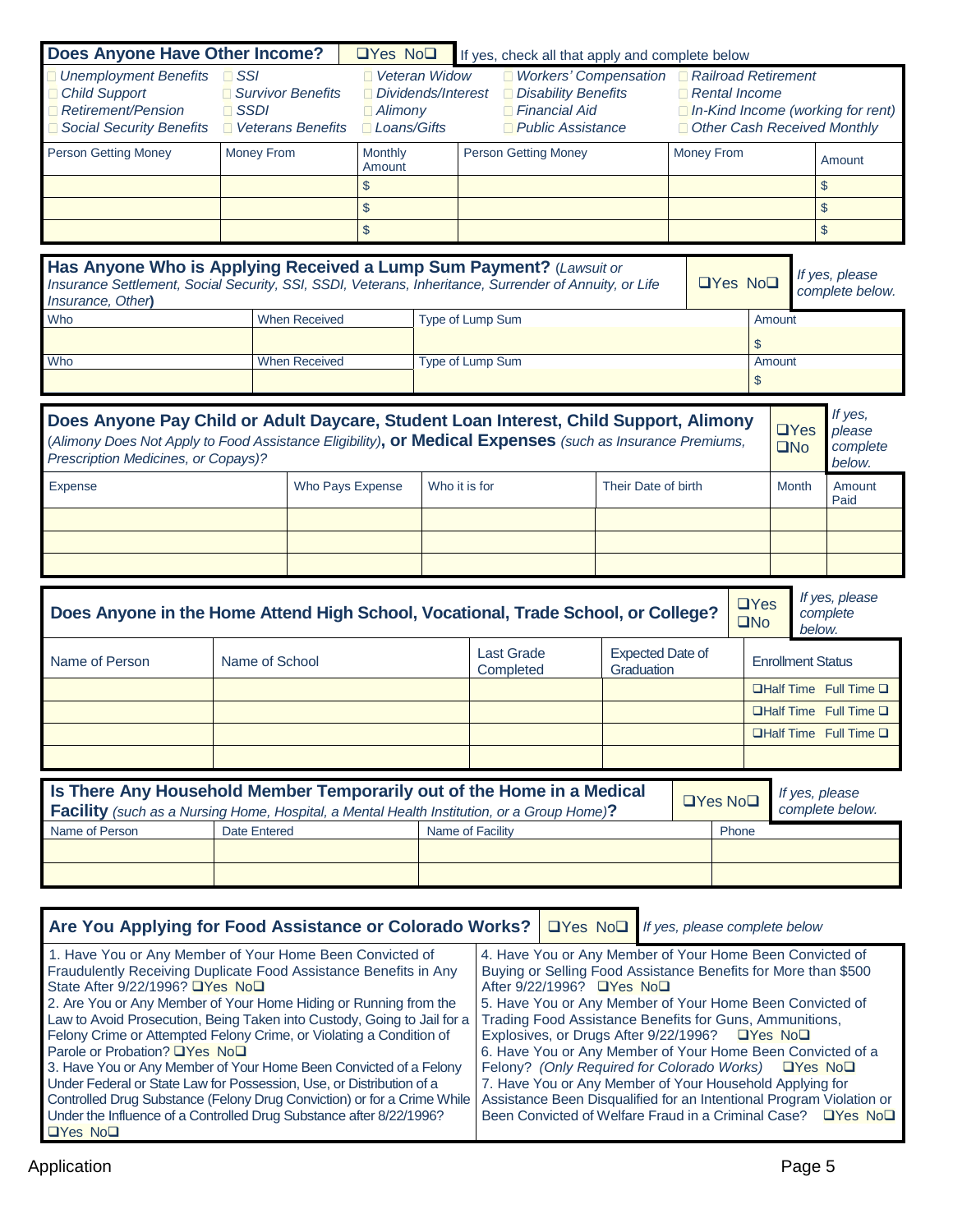*If you are only applying for Food Assistance, STOP HERE.*



Has Anyone in the Home Been in the Military? | **Noting No** *I* If Yes, Who?

**If You Need Help to Pay Your Burial/Funeral Costs, Would You Prefer:** Cremation Burial No Preference

### **Affidavit of Lawful Presence**

If You Are Applying for Colorado Works Everyone in Your House Over 18 Needs to Complete and Sign. If You Are Applying for Aid to the Needy Disabled, (AND-CS or AND-SO), Old Age Pension, or Home Care Allowance You Need to Complete and Sign.

Are You a Citizen of the United States Lates No If No, Are You a Legal Permanent Resident of the United States? Lates No Lates

I Am Lawfully Present in the United States Pursuant to Federal Law UYes Nou

I understand this sworn statement is required by law because I have applied for a public benefit. I understand that state law requires me to provide proof that I am lawfully present in the United States prior to receipt of this public benefit. I further admit that making a false, fictitious, or fraudulent statement or representation in this sworn affidavit is punishable under the criminal laws of Colorado as perjury in the second degree under Colorado Revised Statute 18-8- 503 and it shall constitute a separate criminal offense each time a public benefit is fraudulently received.

extending the state of the state of the state of the state of the state of the state of the state of the Date of the Date of the State of the State of the State of the State of the State of the State of the State of the St

#### **Affidavit of Lawful Presence**

If You Are Applying for Colorado Works Everyone in Your House Over 18 Needs to Complete and Sign. If You Are Applying for Aid to the Needy Disabled (AND-CS or AND-SO), Old Age Pension, or Home Care Allowance You Need to Complete and Sign.

Are You a Citizen of the United States Lates No If No, Are You a Legal Permanent Resident of the United States? Lates No Lates No D I Am Lawfully Present in the United States Pursuant to Federal Law TYes No<sup>1</sup>

I understand this sworn statement is required by law because I have applied for a public benefit. I understand that state law requires me to provide proof that I am lawfully present in the United States prior to receipt of this public benefit. I further admit that making a false, fictitious, or fraudulent statement or representation in this sworn affidavit is punishable under the criminal laws of Colorado as perjury in the second degree under Colorado Revised Statute 18-8- 503 and it shall constitute a separate criminal offense each time a public benefit is fraudulently received.

extending the control of the control of the control of the control of the control of the control of the control of the control of the control of the control of the control of the control of the control of the control of th

| Does Anyone Have Any of the Following:                                                                                          |                                                                                                  | $\Box$ Yes No $\Box$ List everything below. |                                                                                                  |                   |                                                                                                                   |        |
|---------------------------------------------------------------------------------------------------------------------------------|--------------------------------------------------------------------------------------------------|---------------------------------------------|--------------------------------------------------------------------------------------------------|-------------------|-------------------------------------------------------------------------------------------------------------------|--------|
| Cash<br>Checking and Saving Accounts •<br>Certificates of Deposits (CD)<br>$\bullet$<br>Annuities<br>$\bullet$<br>College Funds | Mutual Funds<br>Inheritance<br><b>PASS Accounts</b><br><b>Individual Development</b><br>Accounts | $\bullet$<br>с                              | <b>Retirement Accounts</b><br><b>Stocks</b><br><b>Bonds</b><br>Trusts<br><b>Promissory Notes</b> | $\bullet$         | <b>Education Accounts</b><br>Property (Land, Homes)<br>401(K)<br>Proceeds from Sale of Home(s)<br>Other resources |        |
| Person Who Has It<br>What Do They Have                                                                                          | Amount                                                                                           |                                             | Person Who Has It                                                                                | What Do They Have |                                                                                                                   | Amount |
|                                                                                                                                 |                                                                                                  |                                             |                                                                                                  |                   |                                                                                                                   |        |
|                                                                                                                                 |                                                                                                  |                                             |                                                                                                  |                   |                                                                                                                   |        |
|                                                                                                                                 | ж                                                                                                |                                             |                                                                                                  |                   |                                                                                                                   |        |
|                                                                                                                                 |                                                                                                  |                                             |                                                                                                  |                   |                                                                                                                   |        |

| $\Box$ Yes No $\Box$ List them below.<br>Does Anyone Own a Car, Truck, Van, Boat, Motorcycle, RV, or Trailer? |                     |       |  |                    |  |                     |  |  |       |  |
|---------------------------------------------------------------------------------------------------------------|---------------------|-------|--|--------------------|--|---------------------|--|--|-------|--|
| Person Who Owns It                                                                                            | Make/Model and Year | Value |  | Person Who Owns It |  | Make/Model and Year |  |  | Value |  |
|                                                                                                               |                     |       |  |                    |  |                     |  |  |       |  |

 $\bullet$  sets and the sets are sets as a set of the sets and the sets are sets as  $\bullet$  sets as  $\bullet$ 

| Has Anyone Given Away Anything of Value or Sold Anything<br>List what was sold or given<br>$\Box$ Yes No $\Box$<br>away below.<br>for Less than Fair Market Value in the Last Five Years? |                                         |       |                                       |  |      |                                 |       |  |
|-------------------------------------------------------------------------------------------------------------------------------------------------------------------------------------------|-----------------------------------------|-------|---------------------------------------|--|------|---------------------------------|-------|--|
| Person Who Gave<br>It Away or Sold It                                                                                                                                                     | What was Given Away or Sold and<br>When | Value | Person Who Gave It<br>Away or Sold It |  | When | What was Given Away or Sold and | Value |  |
|                                                                                                                                                                                           |                                         |       |                                       |  |      |                                 |       |  |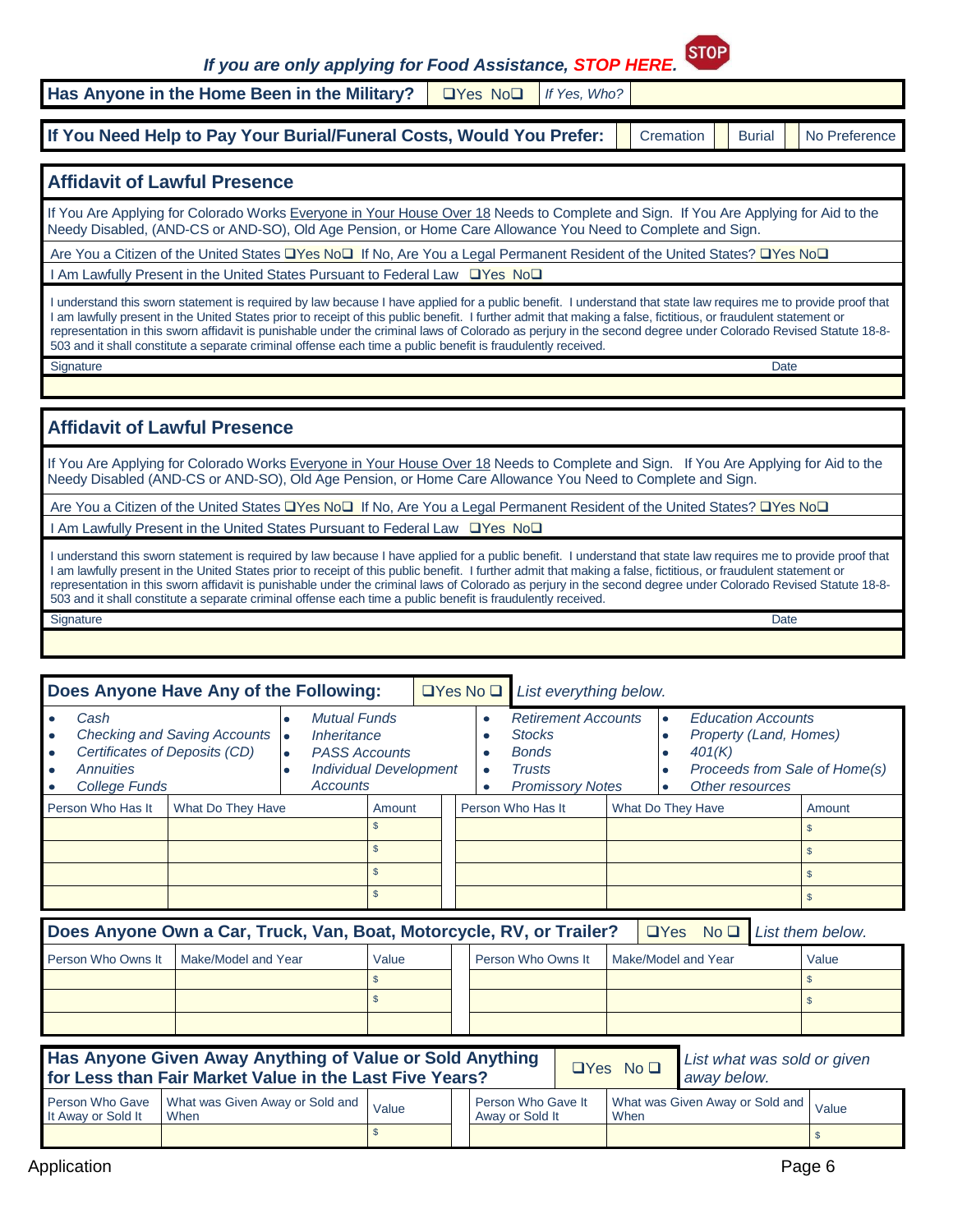| Is Anyone Buying or Does Anyone Own Land, Property, House, Rental Property,<br>$\Box$ Yes<br>Timeshare, Cabin, or Lot?<br>$\square$ No |                                        |       |  |                              |                                        |  |  | List them<br>below. |
|----------------------------------------------------------------------------------------------------------------------------------------|----------------------------------------|-------|--|------------------------------|----------------------------------------|--|--|---------------------|
| Person Who is<br>Buying/Owns                                                                                                           | <b>Address or Property Description</b> | Value |  | Person Who is<br>Buying/Owns | <b>Address or Property Description</b> |  |  | Value               |
|                                                                                                                                        |                                        |       |  |                              |                                        |  |  |                     |

|     | Does Anyone Have Life Insurance Policies? |  | $\Box$ Yes No $\Box$ List policies below.  |                                          |       |
|-----|-------------------------------------------|--|--------------------------------------------|------------------------------------------|-------|
| Who | <b>Company and Policy Number</b>          |  | <b>O</b> Revocable<br><b>Q</b> Irrevocable | Value                                    |       |
| Who | <b>Company and Policy Number</b>          |  |                                            | $\Box$ Revocable<br><b>Q</b> Irrevocable | Value |

|     | Does Anyone Have Burial Insurance Policies?   OYes No D   List policies below. |  |                                        |       |
|-----|--------------------------------------------------------------------------------|--|----------------------------------------|-------|
| Who | <b>Company and Policy Number</b>                                               |  | $\Box$ Revocable<br>$\Box$ Irrevocable | Value |
| Who | Company and Policy Number                                                      |  | $\Box$ Revocable<br>$\Box$ Irrevocable | Value |

| Is Anyone Enrolled in Health Coverage Now from the Following?               | $\Box$ Yes. If yes, complete the following section.<br>$\square$ No. If no, skip this section.                                                                                                                                                                                                                                                                            |                                                         |
|-----------------------------------------------------------------------------|---------------------------------------------------------------------------------------------------------------------------------------------------------------------------------------------------------------------------------------------------------------------------------------------------------------------------------------------------------------------------|---------------------------------------------------------|
| $\Box$ Medicaid                                                             |                                                                                                                                                                                                                                                                                                                                                                           |                                                         |
| □ Child Health Plan Plus<br>$(CHP+)$                                        | Name: <u>2000 - 2000 - 2000 - 2000 - 2000 - 2000 - 2000 - 2000 - 2000 - 2000 - 2000 - 2000 - 2000 - 2000 - 2000 - 2000 - 2000 - 2000 - 2000 - 2000 - 2000 - 2000 - 2000 - 2000 - 2000 - 2000 - 2000 - 2000 - 2000 - 2000 - 2000 </u>                                                                                                                                      |                                                         |
| $\Box$ Medicare                                                             | Check for: □Part A □Part B □Part D<br>Please include a copy of the front and back of the Medicare card if it is available.                                                                                                                                                                                                                                                | Medicare claim number:<br><u>Medicare</u> claim number: |
| $\Box$ TRICARE (Do not check<br>if you have direct care of<br>Line of Duty) |                                                                                                                                                                                                                                                                                                                                                                           | Policy Number: _________________                        |
| □ VA Health Care<br>Programs                                                |                                                                                                                                                                                                                                                                                                                                                                           | Policy Number: _________________                        |
| □ Peace Corps                                                               |                                                                                                                                                                                                                                                                                                                                                                           |                                                         |
| $\Box$ Employer Insurance                                                   | Start date of coverage (mm/dd/yyyy): _________________<br>Is this COBRA coverage?<br>$\Box$ Yes No $\Box$<br>Is this a retiree health plan?<br>$\Box$ Yes No $\Box$<br>If eligible for Medicaid, do any members of this home have access to group health insurance and want help<br>paying the monthly premium?<br><b>Example 19 Division Division Division Contracts</b> | Policy number: __________________                       |
| $\Box$ Other                                                                |                                                                                                                                                                                                                                                                                                                                                                           | Policy Number: ________________                         |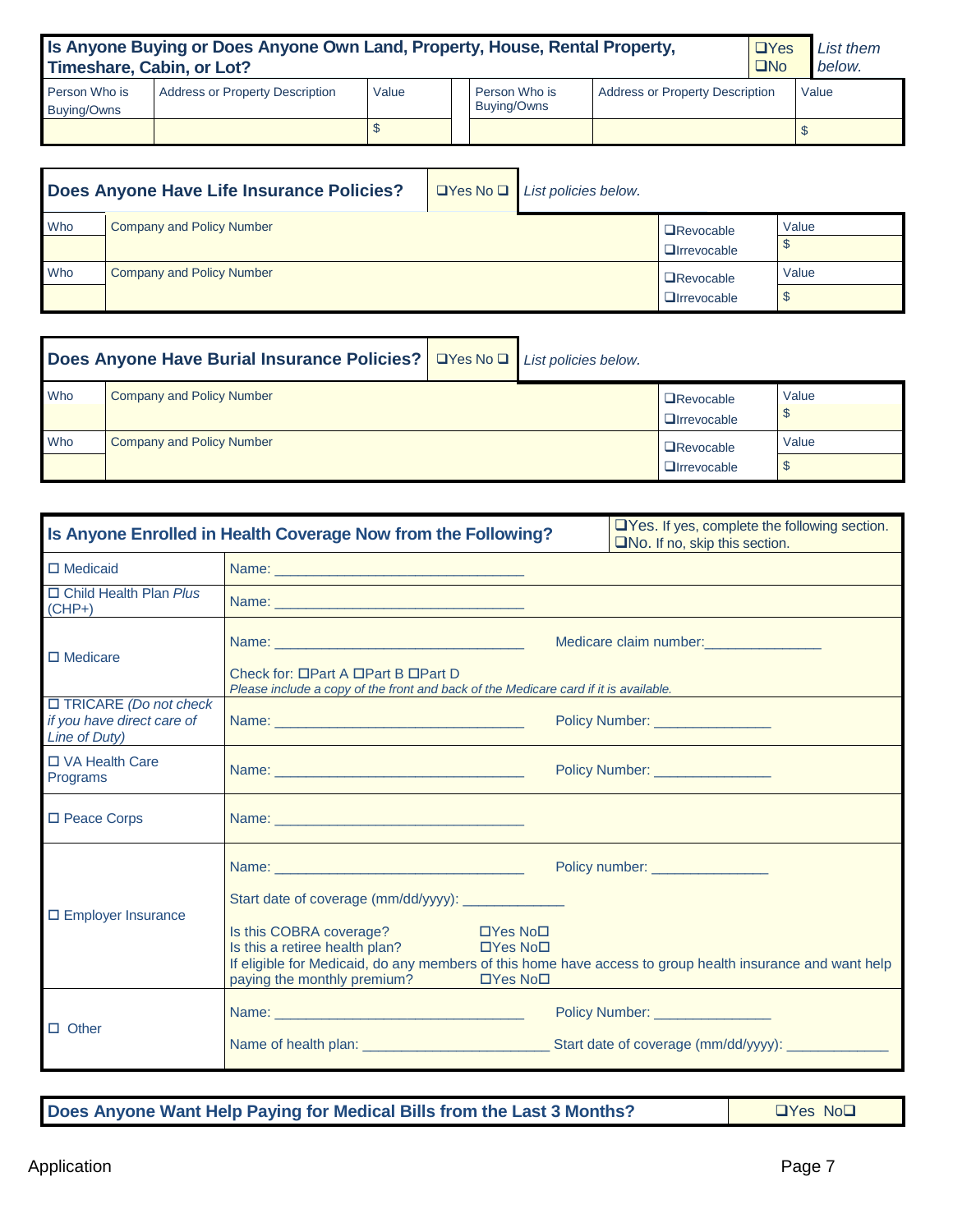#### **Do You Live With at Least One Child Under the Age of 19, and Are You the Main Portion Live with at Least One Child Onder the Age of 19, and Are You the Main Person Taking Care of this Child?**

**Instructions:** Please complete for yourself, your spouse/partner, and children who live with you and/or anyone on your same federal income tax return if you file one. If you don't file a tax return, remember to still add family members who live with you. (Use More Paper if Necessary)

| Do You Plan to File a Federal<br><b>Income Tax Return NEXT YEAR?</b>            |                      |                      | $\Box$ Yes. If yes, answer questions 1-3<br>$\square$ No. If no, answer question 3 | return. | You can still apply for Medicaid, CHP+, or health<br>insurance even if you do not file a federal income tax |
|---------------------------------------------------------------------------------|----------------------|----------------------|------------------------------------------------------------------------------------|---------|-------------------------------------------------------------------------------------------------------------|
| 1. Will you file jointly with a spouse?                                         | $\Box$ Yes No $\Box$ |                      | If yes, please list full legal name of spouse                                      |         |                                                                                                             |
| 2. Will you claim any dependents on<br>$\Box$ Yes No $\Box$<br>your tax return? |                      |                      | If yes, list full legal name of dependents                                         |         |                                                                                                             |
| 3. Will you be claimed as a<br>dependent on someone's tax return?               |                      | $\Box$ Yes No $\Box$ | If yes, list full legal name of the tax filer                                      |         |                                                                                                             |
|                                                                                 |                      |                      | How are you related to the tax filer?                                              |         |                                                                                                             |

| Does Anyone Else in the Home<br>Plan to File a Federal Income Tax<br><b>Return NEXT YEAR?</b> |                      | $\Box$ Yes. If yes, answer questions 1-3<br>$\square$ No. If no, answer question 3 |                                               | You can still apply for Medicaid, CHP+, or health<br>insurance even if you do not file a federal income tax<br>return. |  |  |
|-----------------------------------------------------------------------------------------------|----------------------|------------------------------------------------------------------------------------|-----------------------------------------------|------------------------------------------------------------------------------------------------------------------------|--|--|
| <b>Name</b>                                                                                   |                      |                                                                                    |                                               |                                                                                                                        |  |  |
| 1. Will they file jointly with a spouse?                                                      | $\Box$ Yes No $\Box$ |                                                                                    | If yes, please list full legal name of spouse |                                                                                                                        |  |  |
| 2. Will they claim any dependents on<br>their tax return?                                     | $\Box$ Yes No $\Box$ |                                                                                    | If yes, list full legal name of dependents    |                                                                                                                        |  |  |
| 3. Will they be claimed as a                                                                  | $\Box$ Yes No $\Box$ |                                                                                    | If yes, list full legal name of the tax filer |                                                                                                                        |  |  |
| dependent on someone's tax return?                                                            |                      |                                                                                    | How are they related to the tax filer?        |                                                                                                                        |  |  |

| Does Anyone Else in the Home<br><b>Plan to File a Federal Income Tax</b><br><b>Return NEXT YEAR?</b> |                      | $\Box$ Yes. If yes, answer questions 1-3<br>$\square$ No. If no, answer question 3 |                                               | You can still apply for Medicaid, CHP+, or health<br>insurance even if you do not file a federal income tax<br>return. |  |  |
|------------------------------------------------------------------------------------------------------|----------------------|------------------------------------------------------------------------------------|-----------------------------------------------|------------------------------------------------------------------------------------------------------------------------|--|--|
| <b>Name</b>                                                                                          |                      |                                                                                    |                                               |                                                                                                                        |  |  |
| 1. Will they file jointly with a spouse?                                                             | $\Box$ Yes No $\Box$ |                                                                                    | If yes, please list full legal name of spouse |                                                                                                                        |  |  |
| 2. Will they claim any dependents on<br>$\Box$ Yes No $\Box$<br>their tax return?                    |                      |                                                                                    | If yes, list full legal name of dependents    |                                                                                                                        |  |  |
| 3. Will they be claimed as a                                                                         | $\Box$ Yes No $\Box$ |                                                                                    | If yes, list full legal name of the tax filer |                                                                                                                        |  |  |
| dependent on someone's tax return?                                                                   |                      |                                                                                    | How are they related to the tax filer?        |                                                                                                                        |  |  |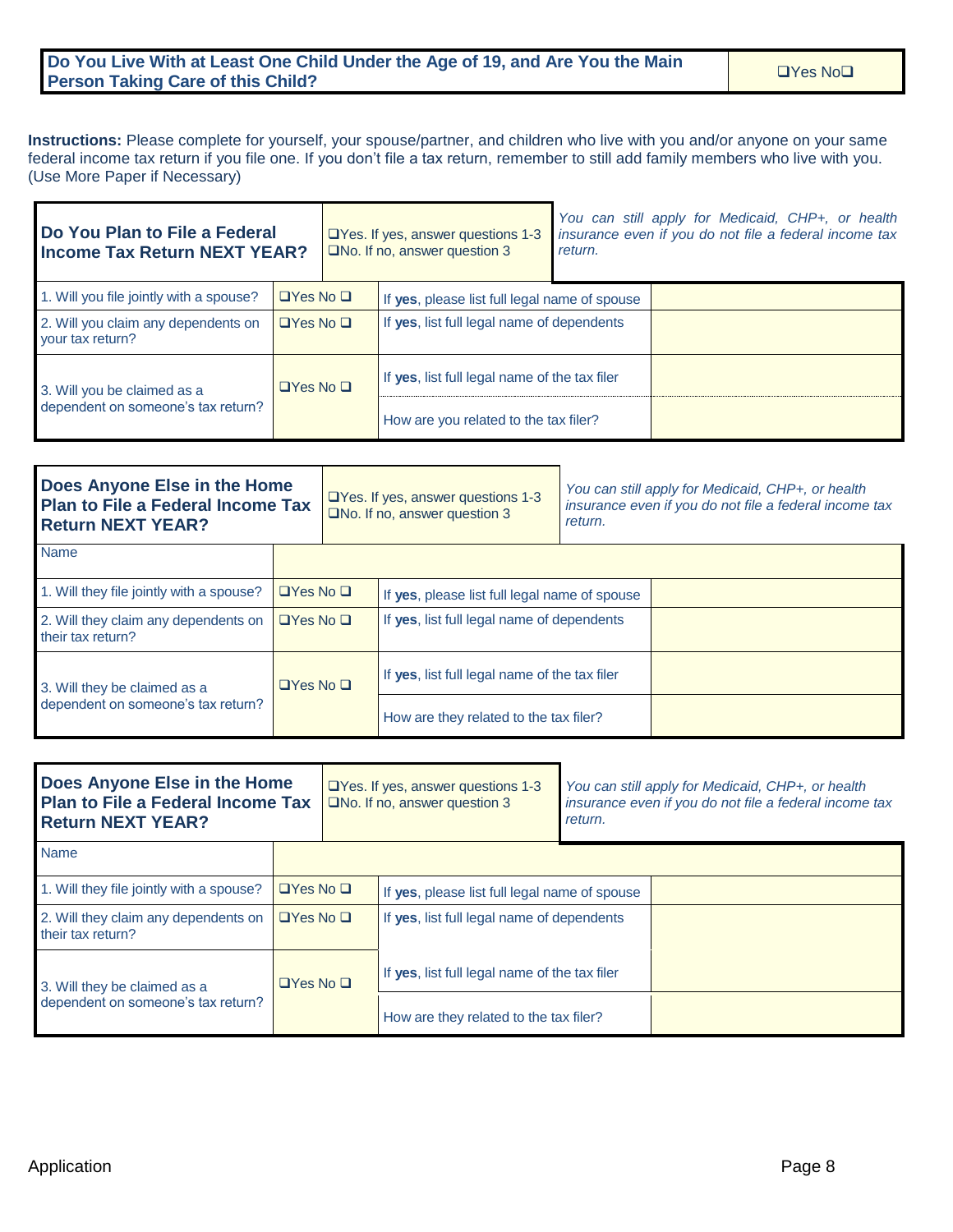## **What I Should Know PLEASE KEEP THIS FOR YOUR INFORMATION**

**By completing and signing the State of Colorado Application for Public Assistance and other documents required to determine whether I'm eligible for public assistance benefits AND by accepting benefits that I am eligible to receive, I understand the following information and agree to the following requirements:**

**I must tell the truth; it is a crime to lie on this application. I may have to give papers that show what I've told you is true. I may have to tell you of any changes to the information I gave you on my application. If I think you made a mistake, I can ask for an appeal or fair hearing.**

**The department will not discriminate.**

**The department will confirm citizenship and immigration status for everyone applying for benefits. The department will tell you if your benefits change.**

**The department will take back any benefits you should not have received.**

**1.** The Department of Health Care Policy and Financing (HCPF) is the state agency responsible for Medical Assistance Programs in Colorado. The Department of Human Services is the state agency responsible for the other public assistance programs. The County Departments of Human/Social Services and Medical Assistance Sites are the agencies that receive and process applications for all public assistance programs. In this statement, the term "department" is used to refer to all agencies.

**2.** I must give the department all needed proof and documents before qualifying for benefits.

**3.** The information I give on the application and in the application interview is confidential. But, the department can use or share the information with other program(s) that any of my family members are getting or are applying for. The information can only be used for purposes of treatment, payment, determining eligibility, and other program and administrative operations, or other purposes permitted by law for my family members or me.

**4.** It is a crime to lie on the application or to take benefits that I know that my family and I are not eligible to receive and I may be subject to criminal prosecution for knowingly providing false information. **Giving false information may be punished by a fine of up to \$250,000 or a jail term of up to 20 years, or both. 5. A person found to have intentionally given false information cannot get food assistance and/or Colorado Works/TANF for 12 months for the first offense, 24 months for the second offense, and permanently for the third offense**. A court can also stop a person from getting food assistance for another eighteen months. This crime is subject to prosecution under other state and federal laws. **Receiving duplicate benefits of food assistance by lying about identity or residence will result in a 10 – year disqualification for the first and second offense and a permanent disqualification for the third offense.**

#### **6. The department will notify me in writing of how and when to tell the department of any changes.**

**7.** If I do not tell the truth on my application or if information is left off of the application, or if I do not report changes to the department, as required, I may lose my assistance, and I may have to pay the department for the assistance received when I was not eligible. If I have to pay back money to the department, I understand that state or federal salaries, rebates, or tax refunds that would be received by me or another person on this application may be taken.

**8.** The law says the department must check the immigration status and citizenship for anyone who is applying. They will not check immigration status of family members who are not applying for benefits. I may be requested to give proof of non-citizen registration documentation received from the United States Citizen and Immigration Service (USCIS) for every non-citizen member in my house who is applying for benefits. The department will confirm information with USCIS and any information received from USCIS may affect my eligibility and benefits. Federal law (Public Law 97-98) requires me to give the department the Social Security number and/or alien registration number of all persons who are applying for public assistance. I must also provide the Social Security number and/or alien registration number for all sponsors. **For adult financial programs, sponsor** 

**information will be confirmed with USCIS and the information received from USCIS may affect sponsor repayment for my eligibility and benefits. My sponsor and I may be responsible for reimbursing the state for benefits that I receive.**

**9.** I do not have to be a U.S. citizen to apply for assistance. **Please do not let the fear about immigration status stop you from seeking benefits for your family. 10.** If I am a resident of an institution and jointly applying for SSI and food assistance prior to leaving the institution, the filing date of the application is my date of release from the institution. Processing time will begin from the date the application is received in the food assistance office.

**11.** Privacy Act Information: The department is authorized to collect information on the application, including Social Security numbers and will confirm information that may affect initial or ongoing eligibility and payments for all persons listed on my application. **I am allowing the department to use Social Security numbers and other information from my application to request and receive information or records to confirm the information in my application.** Food assistance will be denied to individuals that do not provide a Social Security number, and Social Security numbers will be used and disclosed in the same manner for both eligible and ineligible members. **I release the department from all liability for sharing this information with other agencies for this purpose.** For example, the department may get and share information with any of the following agencies: Social Security Administration; Internal Revenue Service; United States Customs and Immigration Services; Colorado Department of Labor and Employment; Financial institutions (banks, savings and loans, credit unions, insurance companies, landlords, leasing agents, etc.); child support enforcement agencies; employers; courts; and other federal or state agencies; and for food assistance, law enforcement officials for the purposes of apprehending persons fleeing to avoid the law.

If a food assistance over-payment occurs against my household, the information on this application, including all Social Security numbers, may be referred to Federal and State agencies, as well as private claims collection agencies for claims collection action.

**12.** The EBT (or Quest) card is used to pay me most of my public assistance benefits. I cannot trade or sell EBT cards. I cannot use or have in my possession EBT cards that are not mine. Unless I have an authorized representative, I cannot let someone else use my EBT card. I can only let my authorized representative use my EBT card.

**13.** For food assistance, I can name someone to be my representative. I must do this in writing. The person I designate to be my authorized representative may help me apply for assistance, get my benefits, and use my benefits to buy food for me. I may name one person to help me with each separate task or I may name one person to help me with all of these tasks.

**14.** If I think the department made a mistake, I can ask for a Fair Hearing. The department will tell me in writing how to make an appeal. I can ask for a Fair Hearing either verbally or in writing. My case may be presented by a member of my household or my representative, such as legal counsel, friend, or relative. I may request an appeal for any action on any program except for the CHP+ program.